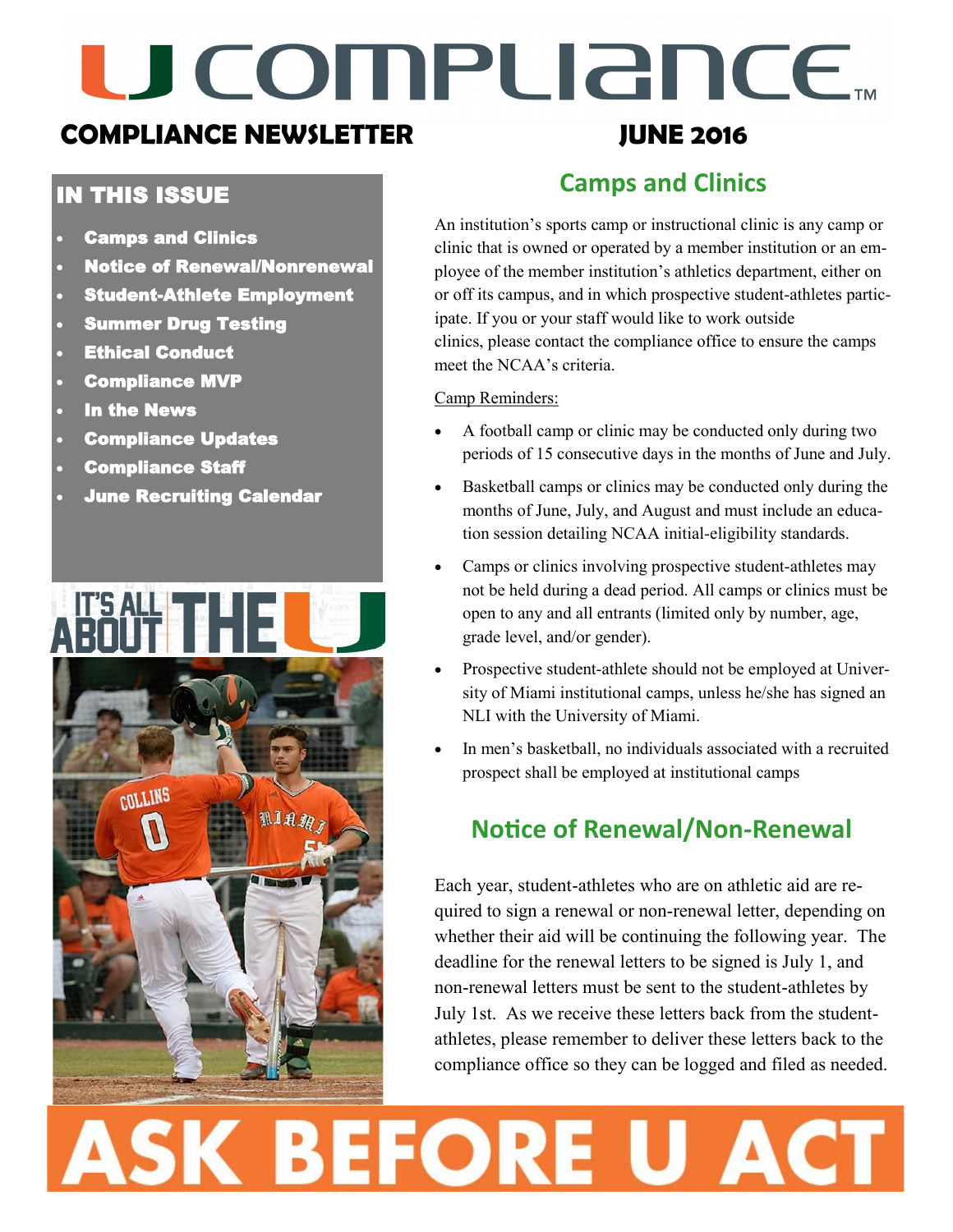# U COMPUANCE.

### **Student-Athlete Employment**

All student-athletes must notify the Compliance Office upon securing employment during the academic year or summer session.

- Student-athletes must be paid only for work actually performed.
- The rate of pay must be equal to that of a normal employee performing the same task.
- Student-athletes may not receive any benefits not generally available to all employees.
- They may NOT be paid in advance.  *Note: Payment should be made by check or direct deposit only.*
- If you know of student-athletes who have obtained summer employment, please direct them to the compliance office to complete the student-athlete employment form

# **Summer Drug Testing**

Student-athletes are subject to random drug testing throughout the year, including summer periods. Regardless of an individual's location, the NCAA has the jurisdiction to require a student-athlete to submit to drug testing at any point during the duration of a studentathlete's time at the University of Miami.

It is therefore important for coaches and the Compliance Office to be aware of each student's contact information at all times, should one need to be reached. Please notify the Compliance Office should any contact information change during the summer period.

# **Ethical Conduct**

### **COMPLIANCE MVP**

We would like to thank Melissa Harris for being proactive about compliance questions related to facility use and other operational issues.



Melissa Harris



The NCAA expects all individuals associated with intercollegiate athletics (coaches, student-athletes, and staff members) to act with honesty and sportsmanship on and off the field. Examples of unethical conduct are described in bylaw 10.1 including but not limited to participation in or failure to report violations to the Compliance Office. The information in this newsletter is intended as a guide and should not be used as a substitute for the NCAA manual. If you have any questions or concerns as to what may or may not be permissible, please utilize the Compliance Office as a resource.

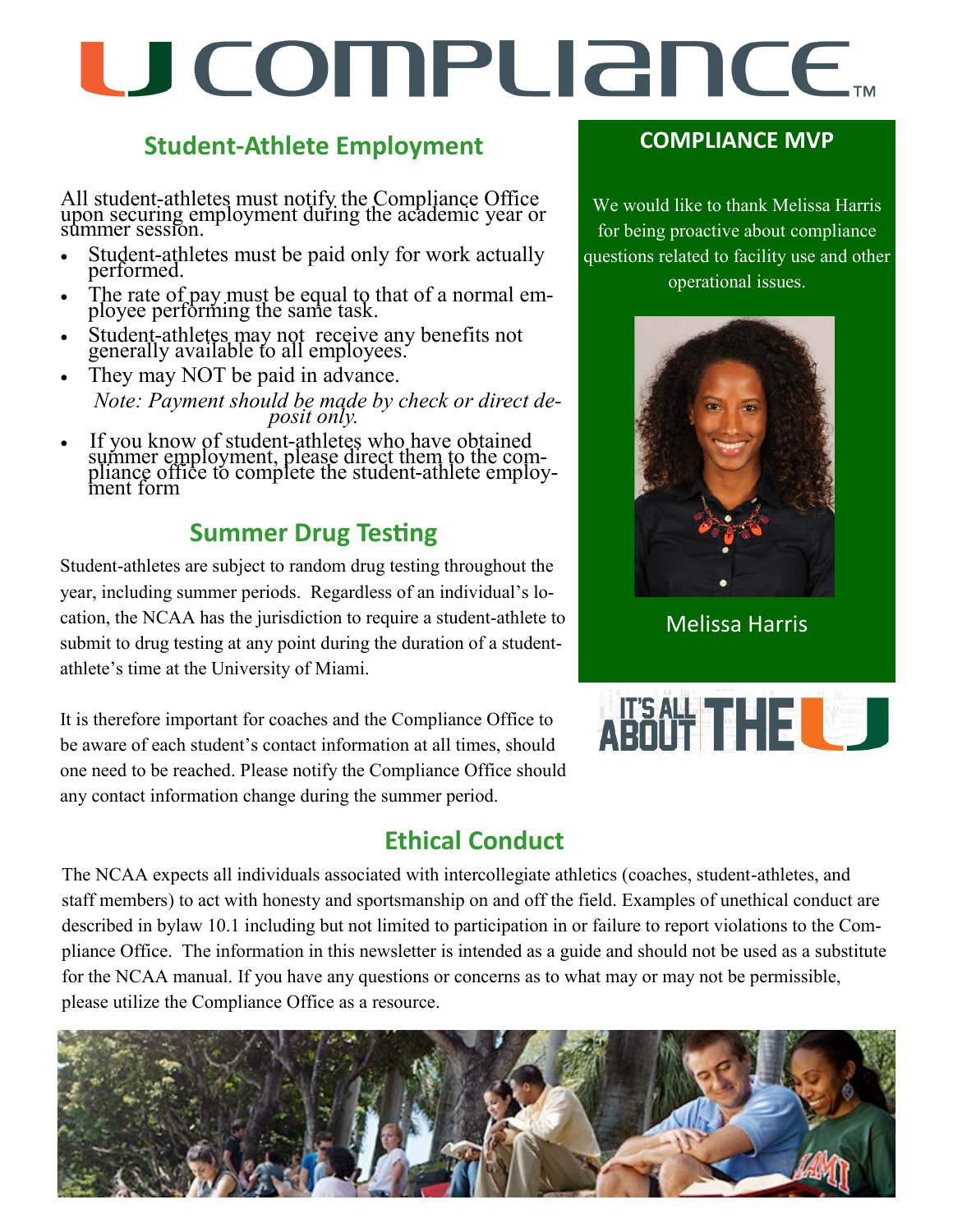# U COMPLIANCE.

### **COMPLIANCE UPDATES**

Use of student-athlete name, image, and likeness for outside entities or arrangements should be approved by the compliance office ahead of time. To prevent violations from occurring, should you see any student-athlete using their name/image/likeness to promote products, services or parties, please inform the compliance office.

#### **COMPLIANCE STAFF**

**Craig Anderson**  Sr. Associate Athletic Director for **Compliance** craig.anderson@miami.edu | ext. 5542

**Dan Raben**  Assistant Athletic Director for **Compliance** d.raben1@miami.edu | ext. 8457

**Sheri Dooley** Associate Compliance Director, Student Services s.dooley@miami.edu | ext. 4428

**Megan Klein** Assistant Compliance Director, Education Megan.klein@miami.edu | ext. 8232

**Scott Cypen** Assistant Compliance Director, **Monitoring** s.cypen@miami.edu | ext. 2844

### **IN THE NEWS:**  *NCAA asks for dismissal of "Kessler," Alston Cases*

Lawyers for the NCAA and a group of conferences that are facing two lawsuits challenging the association's compensation limits for athletes asked a federal judge to dismiss the cases. The NCAA and the conferences argue that the decision of the *O'Bannon* antitrust case– which capped student-athlete compensation at the full cost of attendance- requires that the current *Kessler* and *Alston* cases be decided in the NCAA's favor without further action.

The *O'Bannon* case is currently being appealed to the Supreme Court, however the Supreme Court has yet to decide whether they will hear it. Although the case is being appealed, the NCAA argues that the case is final and binding for the purposes of the *Kessler* and *Alston* cases.

The *Kessler* case is seeking to remove the current cap on student athletes' compensation for men's football and men's basketball in the power conferences. The *Alston* case is also seeking to remove this cap for FBS football players as well as Division I men's and women's basketball players.